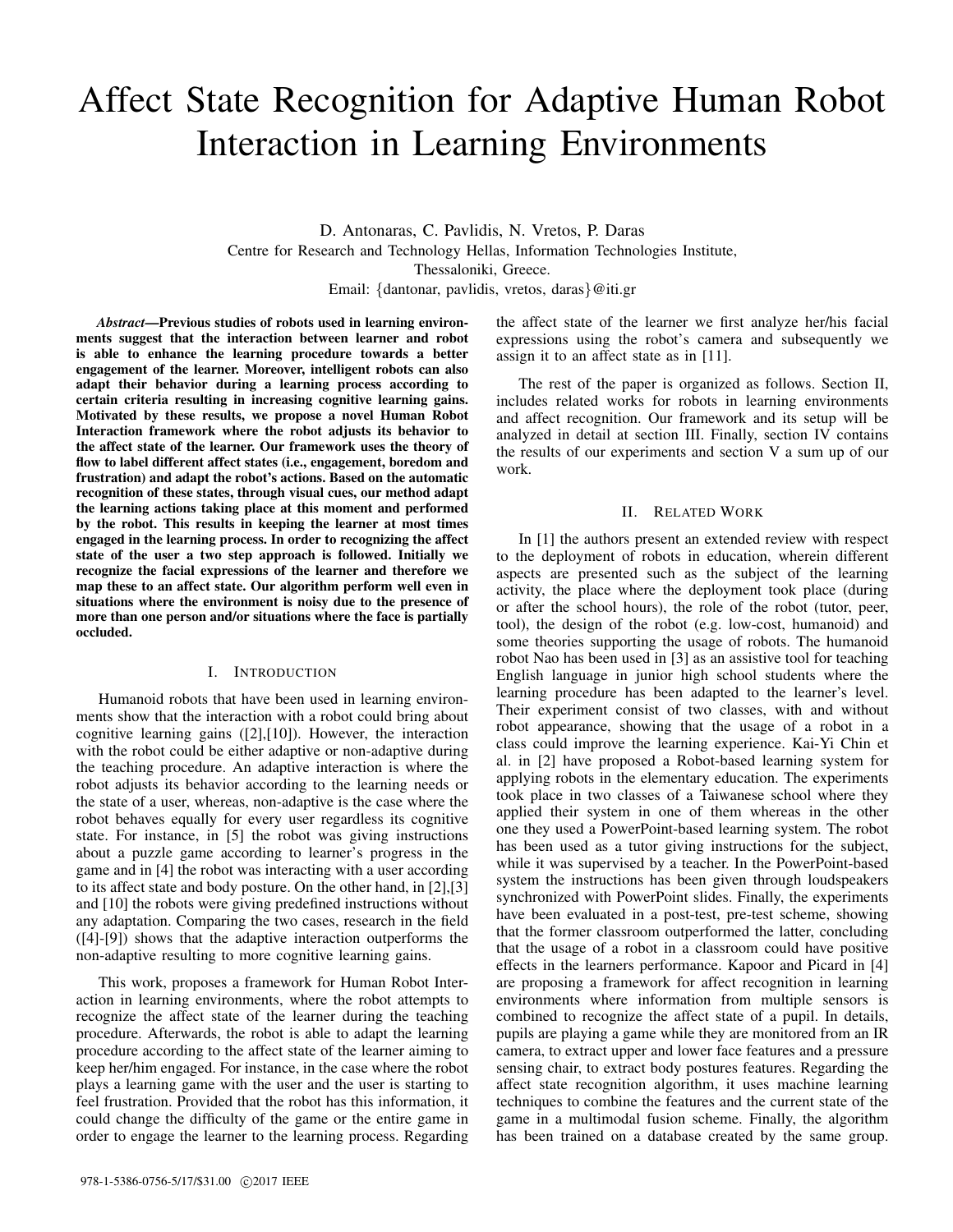

Fig. 1. A full cycle of our framework. Nao robot begins interaction with the learner, e.g. a learning task. Robot's camera and Kinect device inputs the affect recognition algorithm with images of the learner and her/his head pose respectively. The algorithm outputs the affect state of the learner and the robot decides for its next action accordingly.

Leyzberg et al. have already shown in [9] that humanoid robots can have a positive effect on the learning experience, whereas in [5] they study the case where the robot is personalized according to the learners' needs. The learners have been asked to solve a series of puzzle games, while a robot has been placed aside giving personalized or non-personalized directions (relative to the puzzle) helping them to find the solution. To personalize the directions, the robot was taking feedback from the progression of the game. Finally, they compare the two cases by measuring the time spent for solving the puzzles, showing that the personalized case outperforms the nonpersonalized. The authors in [10] have tried to investigate the impact of social and asocial robots in education. Comparing the two robots, the asocial robot have had less sentences for verbal communication, its gestures were not synchronized with the context of the speech, there was no personalization feature (e.g. calling the name of the pupil) and its gaze were neither on the pupil or the game. The educational context was to learn the prime numbers in children of age 7 and 8. They concluded that robots could bring about cognitive learning gains comparing to traditional teaching procedures, however, comparing the social and asocial robot, the results show that the latter outperformed the former.

The affect detection from facial features is a wellresearched area and numerous studies have been published. Considering systems that attempt to detect learning-centered affective states, an initial study is provided in [4]. Hoque et al. [12] try to classify smiles as either frustrated or delighted. The authors extract facial features from temporal information of video and therefore a classifier was used to accurately distinguish between frustrated and delighted smiles correctly in 92% of the cases. Next, Grafsgaard et al. [13] used the Computer Expression Recognition Toolbox (CERT) [14], which is a computer vision tool used to automatically detect Action Units (AUs). The particular tools aims to recognize the level of frustration and cognitive. The authors correlate the presence of specific AUs with frustration and cognitive gain. Whitehill et al. [15] create automated engagement detectors distinguishing between high and low engagement. By extracting appearance-based features using Gabor filters and by using a support vector machine, they manage to achieve the level of engagement. Bosch et al. [16] use computer vision and machine learning techniques to detect students affect (boredom, confusion, delight, engagement and frustration). Students play an education game while facial expressions and gross body movements are gathered. They use CERT to extract facial features (AUs, orientation and position of the face). The researchers established classification models for seven discriminations (overall, five affective state models, and off task vs. on task) using 14 different classifiers to test models performance.

#### III. PROPOSED METHOD

#### *A. Overview*

The setup of our experiments consists of the humanoid robot Nao, a Kinect v2 sensor and a laptop/PC, where the affect state recognition algorithm resides. The input of our algorithm is the images from Nao's camera and the user's head pose from the Kinect device. The head pose of the user is used as a flag for our algorithm to determine when the user is facing the robot and thus start processing the images. Finally, the robot is interacting with the user and simultaneously takes feedback from the algorithm to adapt its actions according to the affect of the learner.

Note that, the head pose of the user returned from the Kinect device is a 3D vector where its coordinates are related to the Kinect sensor, therefore, a transformation from Kinect to Nao referential system is required. To achieve this, we calibrate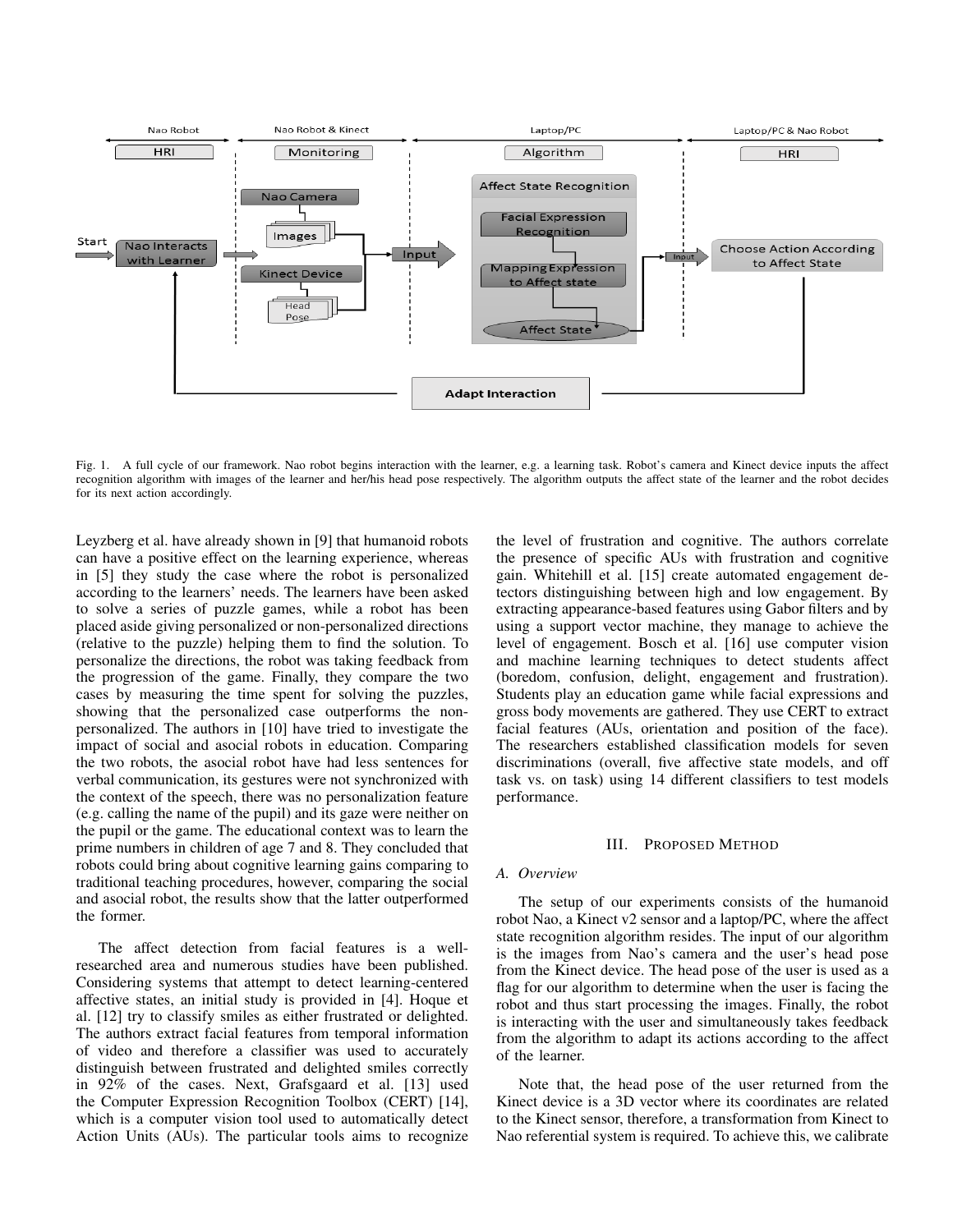the two cameras so as to obtain the relative position of the two cameras in the space and subsequently transform the vector.

# *B. Kinect-Nao Calibration*

The calibration procedure follows a standard stereo camera calibration scheme consisting of a predefine pattern (checkerboard), which help us to find matching points between the 2 cameras. Having these correspondences we can therefore calculate the transformation between the two cameras, and thus, the two devices.

We first capture images of a checkerboard in different postures (sort rotations in  $x, y, z$  axes) where both cameras can view it and then using the Stereo Calibration Tool of Matlab we obtain the translation vector  $t$  and rotation matrix  $\bf{R}$  of the two cameras. Then, we apply them to the head pose vector v:

$$
\mathbf{v}_{NaoWorld} = \mathbf{v}_{KinectWorld}\mathbf{R} + \mathbf{t}
$$
 (1)

# *C. Affect State Recognition*

This approach takes advantage of the ability of face representation as a graph. The face is located using points tracing specific areas of the face, which are then used to create a graph. The variation of muscle movement on the face, during the expression of different emotions, leads to different positions of points on the image and generates different graphs. The algorithm uses this graph variation to predict the different emotions.

The algorithm takes as input an image, then it detects facial landmarks using the Supervised Descent Method (SDM) [17] technique. These landmarks are used for feature extraction, wherein a pre-trained classifier takes into account the extracted features to make a decision about the emotion portrayed in the given image.

The classifier used throughout the whole process is a Support Vector Machine (SVM) a widely used multi-class classifier. Multi-class SVMs classify test datum instances (features) into one of multiple pre-defined target classes, choosing the class that classifies an instance with the greatest margin from other classes.

*1) Feature extraction:* Facial landmarks are points on specific part of the facial image, which for instance indicate the location of the nose, the eyes, the brows and the mouth within an image. These points are tracked to follow the facial muscles movements in time. Assuming that all facial landmarks are considered as a connected graph, we accept that the density of the graph differs in each facial expression (e.g., the density of connected landmarks around different areas of the graph differs due to an emotion response, differently for each of the examined emotions). Graphs are highly useful mathematical tool that can provide a wealth of information regarding the interrelationships of spatial points in the particular case, of the facial landmarks. In order to extract features from these facial landmarks, spectral graph analysis is implemented, through which a characteristic vector, depicting areas of density in a graph, is extracted. To do so, the Laplacian matrix of the graph is calculated (cf. Formula 3) and the eigendecomposition problem for the eigenvectors corresponding to the 1st, 2nd and 3rd greatest eigenvalues is solved. This eigenvector holds

information regarding the different density areas of the initial graph. In this case, these areas are the characteristic areas of eyes, mouth and nose, thus, the areas that are more expressive when an emotion response is triggered.

Given a graph, its combinatorial Laplacian matrix can be defined as:

$$
\mathbf{L} = \mathbf{D} - \mathbf{A} \tag{2}
$$

Where **D** is the degree matrix defined as  $\mathbf{D}_{ii} = \sum_j \mathbf{A}_{ij}$ , where  $A_{ij}$  the elements of A and A is the adjacency matrix of the graph computed as:

$$
\mathbf{A}_{ij} = 1 - e^{\frac{(-||x_i - x_j||)}{d}} \tag{3}
$$

 $||x_i - x_j||$  is the Euclidean distance between landmark points,  $x_i$ ,  $x_j$  where  $x_i = (a, b)$  is a landmark point on the image grid. d is a constant depicting the variance of the overall distance between the facial landmarks.

In order to normalize between different facial image scales and sizes, a robust version of the Laplacian matrix is used, the so-called symmetric normalized Laplacian matrix which can be calculated as:

$$
\mathbf{L}^{Sym} = \mathbf{D}^{-\frac{1}{2}} \mathbf{L} \mathbf{D}^{(-\frac{1}{2})} \tag{4}
$$

Once the symmetric normalized Laplacian matrix is calculated, its eigen-decomposition is considered.

$$
\mathbf{L}^{Sym}\mathbf{v}_i = \lambda_i \mathbf{v}_i \tag{5}
$$

The corresponding eigenvectors of first, second and third largest eigenvalues are used as the feature of a specific frame.

*2) Facial expressions classification:* Support Vector Machines (SVM) are one of the most popular supervised learning models for classification that are used in machine learning. The proposed method uses SVM as a classifier, using the RBF kernel function to firstly undergo a training procedure, where labelled ground truth data are used in order to train the algorithm to classify pre-defined labels, based on the association of labelled data with features (in this case facial landmarks) within the training set. In order to train our classifier, a publicly available database was used, i.e. the Cohn-Kanade database [17]. This dataset is limited to labelling images with the wellknown 6 spontaneous emotions of Ekman [18], as there is no existing dataset trained after time-dependent affective states, such as engagement, boredom, etc. The Eckmanian emotions are Anger, Disgust, Fear, Happiness, Sadness and Surprise. These emotions, according to Ekman, are the most basic emotions that can be expressed through facial expressions. Baker et al. [11] map the learning-centered cognitive affective states on Russells core-affect framework (2003). In this framework valence (pleasure to displeasure) and arousal (activation to deactivation) compose an affective state. So Boredom has a negative valence and low level of arousal, Frustration has a high negative valence and a high level of arousal and Engaged concentration has a positive valence. The affect states and basic Ekman emotions are represented as points. So, we consider a correlation between the adjacent points, allowing us to direct map the spontaneous emotions to affect states (table I).

Through these associations our algorithm was trained in order to predict affective states related to the theory of flow (boredom, frustration and engagement).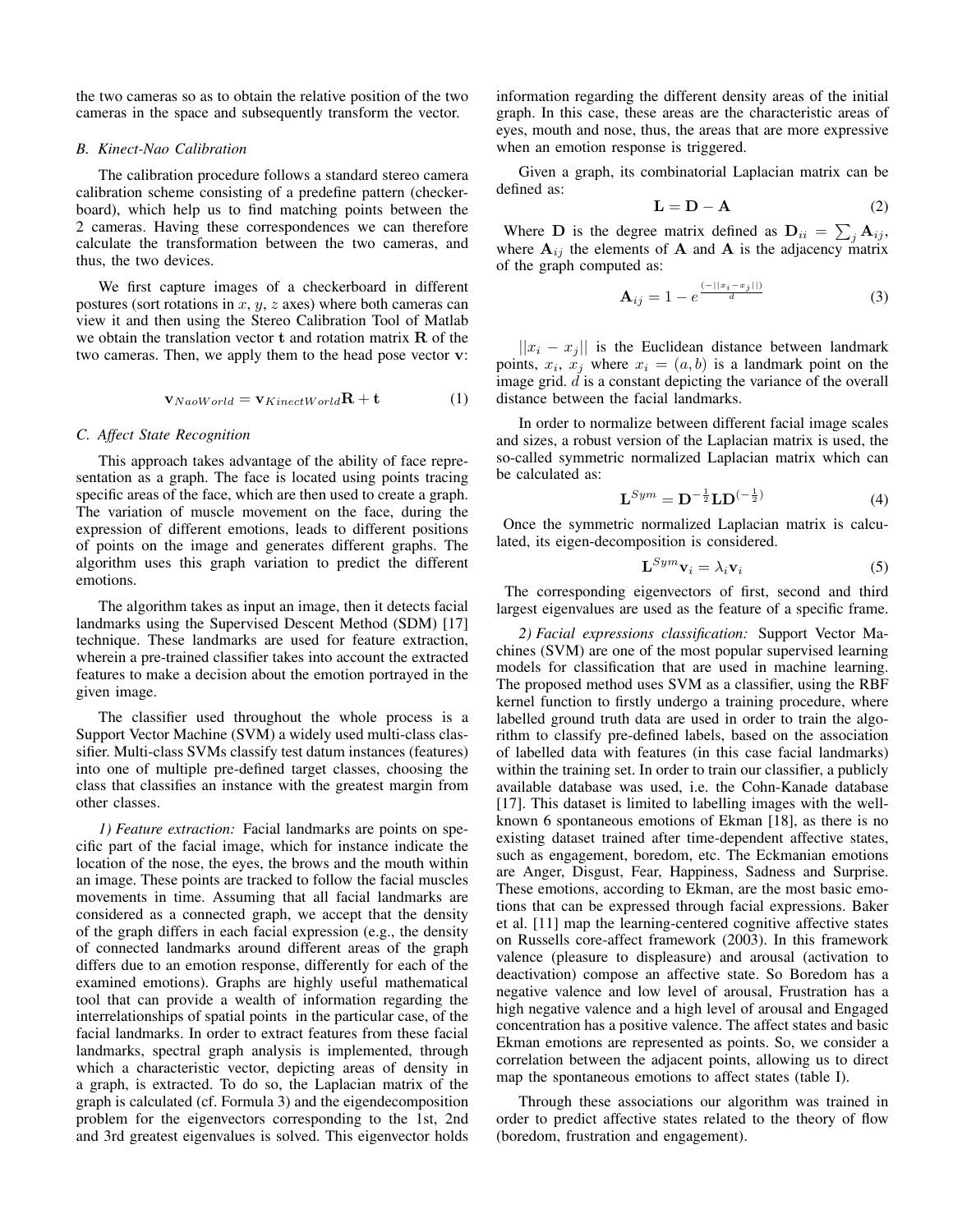| <b>Ekmanian Emotion</b> | Time-dependent affect state |  |
|-------------------------|-----------------------------|--|
| Sad                     | Boredom                     |  |
| Happy                   | Engagement                  |  |
| Surprise, Anger, Fear   | Frustration                 |  |

TABLE I. EMOTION WITH AFFECT STATES MAPPING ASSOCIATIONS

## IV. EXPERIMENTAL RESULTS

Using peaked<sup>1</sup> images from the Cohn-Kanade database to train the SVM classifier in the method described in the previous sections (around 80% of all peaked images were used as the training set) and the remaining 20% of peaked images as the test set, the proposed approach yielded the results seen in table II (representing the values in the confusion matrixs diagonal). We test the performance of our algorithm using several setups. Firstly, we test the performance of our approach predicting 6 label one for each of the basic emotions. The correlation described above in order our algorithm to predict the flow theory states, can used either as a separated labels (Sad for boredom, happy for Engagement and surprise, anger, fear for frustration) to train our SVM or the map of flow theory state from Ekman labels is done after the SVM prediction 6 Ekman emotions. Data correlated to disgust emotion in Cohn-Kanade

| <b>Classes</b>                                         | Accuracy | Accuracy (without<br>data correlated to<br>disgust emotion) |
|--------------------------------------------------------|----------|-------------------------------------------------------------|
| Ekman emotions                                         | 0.9167   |                                                             |
| Theory flow states map before classifier<br>prediction | 0.9417   | 0.9490                                                      |
| Theory flow states map after classifier<br>prediction  | 0.9083   | 0.9184                                                      |
|                                                        |          |                                                             |

TABLE II. PERFORMANCE OF OUR APPROACH USING CK DATABASE

database can be removed due to the fact that this emotion does not map to any of the Theory of Flow states. A confusion matrix was used to evaluate the performance of the classifier over the test set, resulting to an overall accuracy (calculated as the sum of the diagonal of the matrix divided by the entire matrixs sum) of 94,9% for the best setup.

# V. CONCLUSION

Aiming to achieve cognitive gains, we propose a framework for deploying robots in learning environments where robot monitors the teaching procedure to adapt the interaction. As a criterion for the adaptation task, we attempt to recognize the affect state of the learner and subsequently we adjust robot's actions accordingly. Initially, the facial expressions of the learner are being recognized by the affect state recognition algorithm and as a following step it maps the expressions to affect states. Considering future research, testing our framework beyond laboratory conditions, e.g. real learning environments, is an issue that needs to be examined. The online re-calibration of the two cameras after a robot's movement is an additional issue that need to be considered, while the existent calibration is constrained to stationary cameras.

#### ACKNOWLEDGEMENTS

The work presented in this document is a result of MaTHiSiS project. This project has received funding from the European Union's Horizon 2020 Programme (H2020-ICT-2015) under Grant Agreement No. 687772.

#### **REFERENCES**

- [1] O. Mubin, CJ. Stevens, S. Shahid, A. Al Mahmud and JJ. Dong, *A review of the applicability of robots in education. Journal of Technology in Education and Learning*, Journal of Technology in Education and Learning 1, 2013
- [2] K.Y. Chin, Z.W. Hong and Y.L. Chen, *Impact of using an educational robot-based learning system on students motivation in elementary education*, IEEE Transactions on learning technologies, 7(4), 2014.
- [3] M. Alemi, A. Meghdari and M. Ghazisaedy, *Employing humanoid robots for teaching english language in Iranian junior high-schools. International Journal of Humanoid Robotics*, 11(03), 2014.
- [4] A. Kapoor, and R.W. Picard, *Multimodal affect recognition in learning environments*, In Proceedings of the 13th annual ACM international conference on Multimedia. ACM, 2005.
- [5] D. Leyzberg, S. Spaulding and B. Scassellati, *Personalizing robot tutors to individuals' learning differences*, In Proceedings of the 2014 ACM/IEEE international conference on Human-robot interaction. ACM, 2014.
- [6] D. Leyzberg, S. Spaulding, M. Toneva, and B. Scassellati, *The physical presence of a robot tutor increases cognitive learning gains*, 2012.
- [7] J. Kennedy, P. Baxter, T. Belpaeme, *The robot who tried too hard: Social behaviour of a robot tutor can negatively affect child learning*, In Proceedings of the Tenth Annual ACM/IEEE International Conference on Human-Robot Interaction Mar 2 . ACM, 2015.
- [8] R.S. Baker, S.K. D'Mello, M.M.T. Rodrigo and A.C. Graesser, *Better to be frustrated than bored: The incidence, persistence, and impact of learners cognitiveaffective states during interactions with three different computer-based learning environments*, International Journal of Human-Computer Studies, 68(4), 2010.
- [9] D. Leyzberg, S. Spaulding, M. Toneva, and B. Scassellati, *The physical presence of a robot tutor increases cognitive learning gains*, 2012.
- [10] J. Kennedy, P. Baxter, T. Belpaeme, *The robot who tried too hard: Social behaviour of a robot tutor can negatively affect child learning*, In Proceedings of the Tenth Annual ACM/IEEE International Conference on Human-Robot Interaction Mar 2 . ACM, 2015.
- [11] R.S. Baker, S.K. D'Mello, M.M.T. Rodrigo and A.C. Graesser, *Better to be frustrated than bored: The incidence, persistence, and impact of learners cognitiveaffective states during interactions with three different computer-based learning environments*, International Journal of Human-Computer Studies, 68(4), 2010.
- [12] M.E. Hoque, D.J. McDuff and R.W. Picard, *Exploring temporal patterns in classifying frustrated and delighted smiles*, IEEE Transactions on Affective Computing, 3(3), 2012.
- [13] Grafsgaard, J.F., Wiggins, J.B., Boyer, K.E., Wiebe, E.N., and Lester, J.C. Automatically recognizing facial indicators of frustration: A learning-centric analysis. (2013).
- [14] Littlewort, G., Whitehill, J., Wu, T., et al. The computer expression recognition toolbox (CERT). 2011 IEEE International Conference on Automatic Face Gesture Recognition and Workshops (FG 2011), (2011), 298305.
- [15] Whitehill, J., Serpell, Z., Lin, Y.-C., Foster, A., and Movellan, J.R. The faces of engagement: Automatic recognition of student engagement from facial expressions. IEEE Transactions on Affective Computing 5, 1 (2014), 8698.
- [16] Nigel Bosch, Sidney D'Mello, Ryan Baker, Jaclyn Ocumpaugh, Valerie Shute, Matthew Ventura, Lubin Wang, and Weinan Zhao. 2015. Automatic Detection of Learning-Centered Affective States in the Wild. In Proceedings of the 20th International Conference on Intelligent User Interfaces (IUI '15). ACM, New York, NY, USA, 379-388.

<sup>1</sup>Each emotion instance in Cohn-Kanade is represented by a series of images, starting from neutral, peaking to the most representative state of the emotion and then returning back to neutral. Peaked images are the ones, roughly in the centre of each series, in which the expression of the emotion has peaked to the most representative state for each test subject.